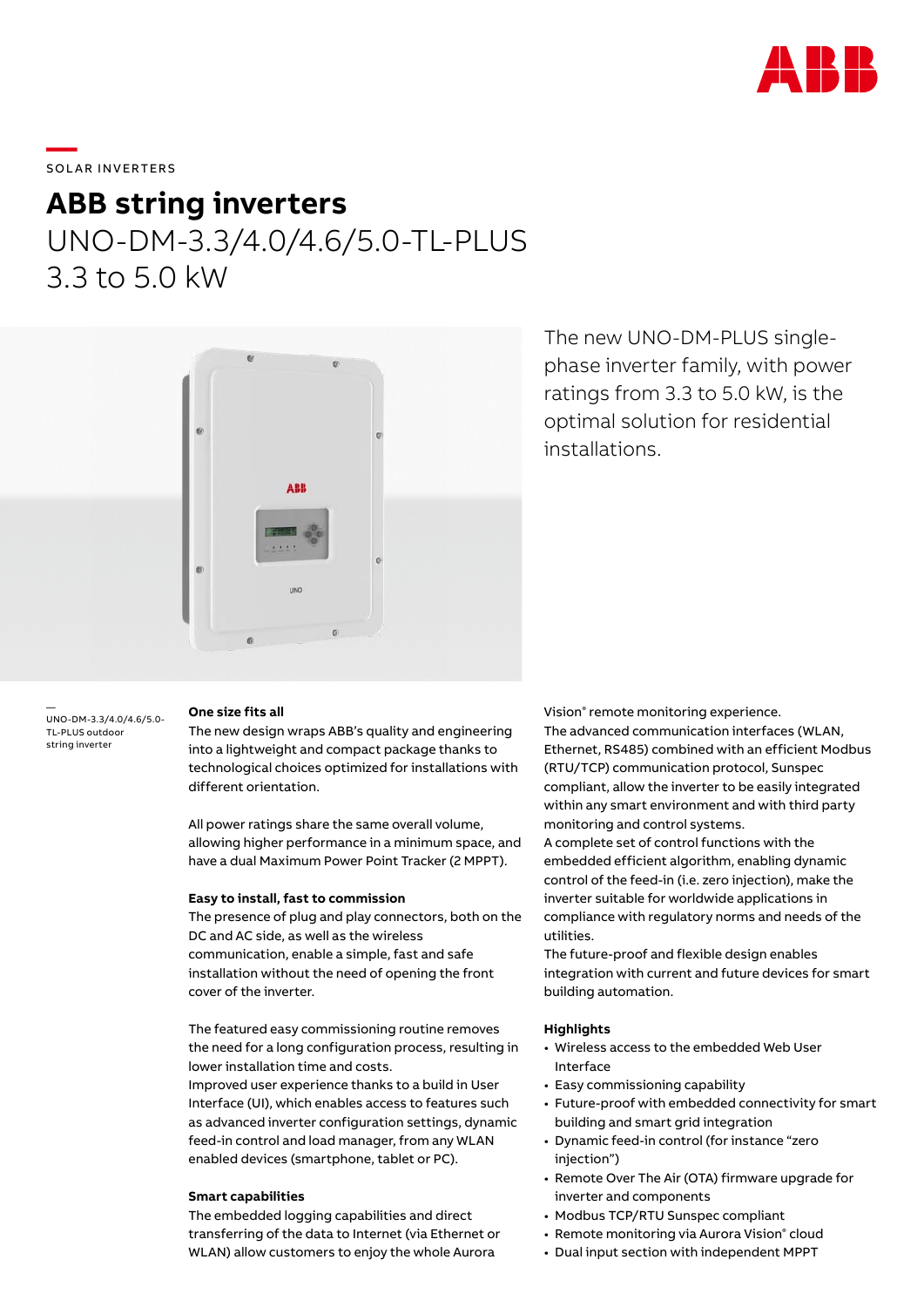## **— ABB string inverters** UNO-DM-3.3/4.0/4.6/5.0-TL-PLUS 3.3 to 5.0 kW



**— Technical data and types**

| Type code                                                  | UNO-DM-3.3-TL-PLUS                                  | UNO-DM-4.0-TL-PLUS                                                                                                      | UNO-DM-4.6-TL-PLUS                        | UNO-DM-5.0-TL-PLUS                      |  |  |
|------------------------------------------------------------|-----------------------------------------------------|-------------------------------------------------------------------------------------------------------------------------|-------------------------------------------|-----------------------------------------|--|--|
| Input side                                                 |                                                     |                                                                                                                         |                                           |                                         |  |  |
| Absolute maximum DC input                                  |                                                     |                                                                                                                         |                                           |                                         |  |  |
| voltage (V <sub>max,abs</sub> )                            | 600V                                                |                                                                                                                         |                                           |                                         |  |  |
| Start-up DC input voltage                                  |                                                     |                                                                                                                         | 200 V (adj. 120350 V)                     |                                         |  |  |
| (V <sub>start</sub> )                                      |                                                     |                                                                                                                         |                                           |                                         |  |  |
| Operating DC input voltage                                 |                                                     |                                                                                                                         | 0.7 x V <sub>start</sub> 580 V (min 90 V) |                                         |  |  |
| range (V <sub>dcmin</sub> V <sub>dcmax</sub> )             |                                                     |                                                                                                                         |                                           |                                         |  |  |
| Rated DC input voltage (V <sub>dcr</sub> )                 |                                                     |                                                                                                                         | 360 V                                     |                                         |  |  |
| Rated DC input power (Pdcr)                                | 3500W                                               | 4250W                                                                                                                   | 4750W                                     | 5150W                                   |  |  |
| Number of independent MPPT                                 | 2                                                   |                                                                                                                         |                                           |                                         |  |  |
| Maximum DC input power for<br>each MPPT (PMPPTmax)         | 2000W                                               | 3000W                                                                                                                   | 3000W                                     | 3500W                                   |  |  |
| DC input voltage range with                                |                                                     |                                                                                                                         |                                           |                                         |  |  |
| parallel configuration of MPPT                             | 170530 V                                            | 130530 V                                                                                                                | 150530 V                                  | 145530 V                                |  |  |
| at P <sub>acr</sub>                                        |                                                     |                                                                                                                         |                                           |                                         |  |  |
| DC power limitation with parallel                          |                                                     |                                                                                                                         |                                           |                                         |  |  |
| configuration of MPPT                                      | Linear derating from Max to Null [530V≤VMPPT≤580V]  |                                                                                                                         |                                           |                                         |  |  |
| DC power limitation for each                               |                                                     | 2000 W [200 V≤V <sub>MPPT</sub> ≤530 V] 3000 W [190 V≤V <sub>MPPT</sub> ≤530 V] 3000 W [190 V≤V <sub>MPPT</sub> ≤530 V] |                                           | 3500 W [200 V≤V <sub>MPPT</sub> ≤530 V] |  |  |
| MPPT with independent                                      | the other channel:                                  | the other channel:                                                                                                      | the other channel:                        | the other channel:                      |  |  |
| configuration of MPPT at Pacr,                             | P <sub>dcr</sub> -2000 W                            | P <sub>dcr</sub> -3000 W                                                                                                | P <sub>dcr</sub> -3000 W                  | $P_{\text{dcr}}$ -3500 W                |  |  |
| max unbalance example                                      | [112 V≤V <sub>MPPT</sub> ≤530 V                     | [90 V≤V <sub>MPPT</sub> ≤530 V]                                                                                         | [90 V≤V <sub>MPPT</sub> ≤530 V]           | [90 V≤V <sub>MPPT</sub> ≤530 V]         |  |  |
| Maximum DC input current                                   |                                                     |                                                                                                                         |                                           |                                         |  |  |
| $(l_{\text{dcmax}})$ /                                     | 20.0 / 10.0                                         | 32.0 / 16.0 A                                                                                                           | 32.0 / 16.0 A                             | 38.0 / 19.0 A                           |  |  |
| for each MPPT (IMPPTmax)                                   |                                                     |                                                                                                                         |                                           |                                         |  |  |
| Maximum input short circuit<br>current for each MPPT       | 12.5                                                | 20.0                                                                                                                    | 20.0                                      | 22.0                                    |  |  |
| Number of DC input pairs for                               |                                                     |                                                                                                                         |                                           |                                         |  |  |
| each MPPT                                                  |                                                     |                                                                                                                         | $\mathbf{1}$                              |                                         |  |  |
| DC connection type <sup>1)</sup>                           | Quick Fit PV Connector                              |                                                                                                                         |                                           |                                         |  |  |
| Input protection                                           |                                                     |                                                                                                                         |                                           |                                         |  |  |
| Reverse polarity protection                                |                                                     |                                                                                                                         |                                           |                                         |  |  |
| Input over voltage protection                              | Yes, from limited current source                    |                                                                                                                         |                                           |                                         |  |  |
| for each MPPT-varistor                                     | Yes                                                 |                                                                                                                         |                                           |                                         |  |  |
| Photovoltaic array isolation                               |                                                     |                                                                                                                         |                                           |                                         |  |  |
| control                                                    | According to local standard                         |                                                                                                                         |                                           |                                         |  |  |
| DC switch rating for each MPPT                             |                                                     |                                                                                                                         |                                           |                                         |  |  |
| (version with DC switch)                                   |                                                     |                                                                                                                         | 25 A / 600 V                              |                                         |  |  |
| <b>Output side</b>                                         |                                                     |                                                                                                                         |                                           |                                         |  |  |
| AC grid connection type                                    |                                                     |                                                                                                                         | Single-phase                              |                                         |  |  |
| Rated AC power (P <sub>acr</sub> @cos $\phi$ =1)           | 3300W                                               | 4000W                                                                                                                   | 4600W                                     | 5000W                                   |  |  |
| Maximum AC output power                                    |                                                     |                                                                                                                         |                                           |                                         |  |  |
| $(P_{\text{acmax}}@cos\phi=1)$                             | 3300W                                               | 4000 W <sup>2)</sup>                                                                                                    | 4600W                                     | 5000W                                   |  |  |
| Maximum apparent power (S <sub>max</sub> )                 | 3300 VA                                             | 4000 VA <sup>2)</sup>                                                                                                   | 4600 VA                                   | 5000 VA                                 |  |  |
| Rated AC grid voltage (Vac,r)                              | 230V                                                |                                                                                                                         |                                           |                                         |  |  |
|                                                            | 180264 V                                            |                                                                                                                         |                                           |                                         |  |  |
| AC voltage range 3)                                        |                                                     |                                                                                                                         |                                           |                                         |  |  |
| Maximum AC output current                                  | 14.5 A                                              | 17.2 A                                                                                                                  | 20.0 A                                    | 22.0 A                                  |  |  |
| $(l_{ac,max})$                                             |                                                     |                                                                                                                         |                                           |                                         |  |  |
| Contributory fault current                                 | 16.0 A                                              | 19.0 A                                                                                                                  | 22.0 A                                    | 24.0 A                                  |  |  |
| Rated output frequency (f <sub>r</sub> ) <sup>4)</sup>     | 50/60 Hz                                            |                                                                                                                         |                                           |                                         |  |  |
| Output frequency range<br>$(f_{min}f_{max})$ <sup>4)</sup> | 4753/5763 Hz                                        |                                                                                                                         |                                           |                                         |  |  |
| Nominal power factor and<br>adjustable range               | $> 0.995$ , adj. $\pm 0.1 - 1$ (over/under excited) |                                                                                                                         |                                           |                                         |  |  |
| Total current harmonic                                     | < 3.5                                               |                                                                                                                         |                                           |                                         |  |  |
| distortion                                                 |                                                     |                                                                                                                         |                                           |                                         |  |  |
| AC connection type                                         | Female connector from panel                         |                                                                                                                         |                                           |                                         |  |  |
| <b>Output protection</b>                                   |                                                     |                                                                                                                         |                                           |                                         |  |  |
| Anti-islanding protection                                  | According to local standard                         |                                                                                                                         |                                           |                                         |  |  |
| Maximum external AC                                        | 20.0 A                                              | 25.0 A                                                                                                                  | 25.0 A                                    | 32.0 A                                  |  |  |
| overcurrent protection                                     |                                                     |                                                                                                                         |                                           |                                         |  |  |
| Output overvoltage protection                              | $2(L-N/L-PE)$                                       |                                                                                                                         |                                           |                                         |  |  |
| - varistor                                                 |                                                     |                                                                                                                         |                                           |                                         |  |  |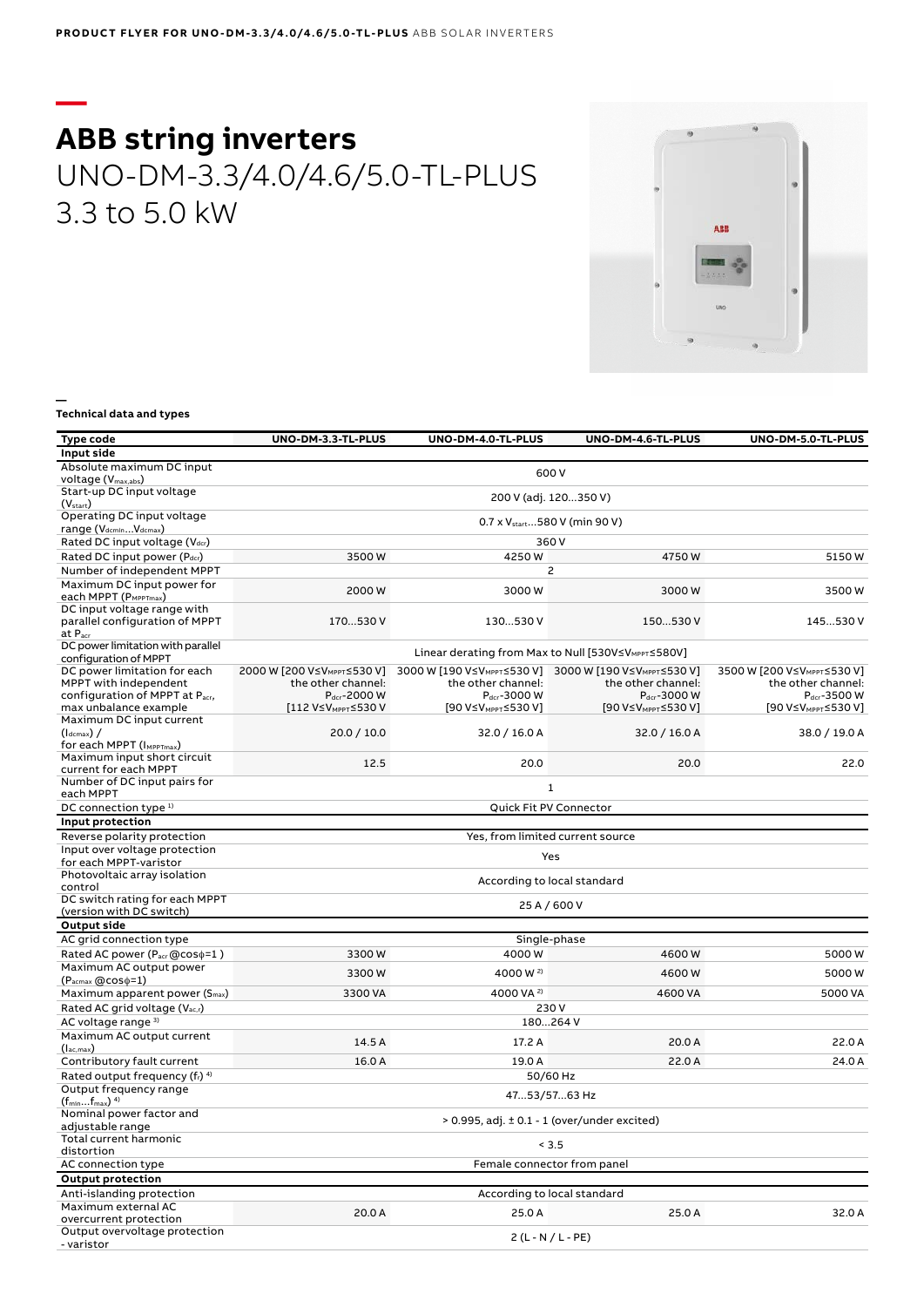### **ABB UNO-DM-3.3/4.0/4.6/5.0-TL-PLUS string inverter block diagram**



#### **Technical data and types**

**—**

| <b>Type code</b>                               | UNO-DM-3.3-TL-PLUS                                                                                                 | UNO-DM-4.0-TL-PLUS                                                                                       | UNO-DM-4.6-TL-PLUS                                                    | UNO-DM-5.0-TL-PLUS                                      |  |
|------------------------------------------------|--------------------------------------------------------------------------------------------------------------------|----------------------------------------------------------------------------------------------------------|-----------------------------------------------------------------------|---------------------------------------------------------|--|
| <b>Operating performance</b>                   |                                                                                                                    |                                                                                                          |                                                                       |                                                         |  |
| Maximum efficiency (nmax)                      | 97.0%                                                                                                              | 97.0%                                                                                                    | 97.0%                                                                 | 97.4%                                                   |  |
| Weighted efficiency (EURO/CEC)                 | $96.5%$ / -                                                                                                        | $96.5%/$ -                                                                                               | $96.5%/ -$                                                            | $97.0\%$ / -                                            |  |
| Feed in power threshold                        |                                                                                                                    |                                                                                                          | 8 W                                                                   |                                                         |  |
| Night consumption                              |                                                                                                                    | < 0.4 W                                                                                                  |                                                                       |                                                         |  |
| <b>Embedded communication</b>                  |                                                                                                                    |                                                                                                          |                                                                       |                                                         |  |
| Embedded communication interface <sup>5)</sup> |                                                                                                                    |                                                                                                          | Wireless                                                              |                                                         |  |
| Embedded communication protocol                |                                                                                                                    | ModBus TCP (SunSpec)                                                                                     |                                                                       |                                                         |  |
| Commissioning tool                             | Web User Interface, Display, Aurora Manager Lite                                                                   |                                                                                                          |                                                                       |                                                         |  |
| Monitoring                                     | Plant Portfolio Manager, Plant Viewer, Plant Viewer for Mobile                                                     |                                                                                                          |                                                                       |                                                         |  |
| Optional board UNO-DM-COM kit                  |                                                                                                                    |                                                                                                          |                                                                       |                                                         |  |
| Optional communication interface               | RS485 (use with meter for dynamic feed-in control), Alarm/Load manager relay,<br>Remote ON/OFF                     |                                                                                                          |                                                                       |                                                         |  |
| Optional communication protocol                |                                                                                                                    | ModBus RTU (SunSpec), Aurora Protocol                                                                    |                                                                       |                                                         |  |
| Optional board UNO-DM-PLUS Ethernet<br>COM kit |                                                                                                                    |                                                                                                          |                                                                       |                                                         |  |
| Optional communication interface               |                                                                                                                    | Ethernet, RS485 (use with meter for dynamic feed-in control),<br>Alarm/Load manager relay, Remote ON/OFF |                                                                       |                                                         |  |
| Optional communication protocol                |                                                                                                                    | ModBus TCP (SunSpec), ModBus RTU (SunSpec), Aurora Protocol                                              |                                                                       |                                                         |  |
| Environmental                                  |                                                                                                                    |                                                                                                          |                                                                       |                                                         |  |
| Ambient temperature range                      | 25+60°C /-13140°F<br>with derating above<br>50°C/122°F                                                             | -25+60°C /-13140°F<br>with derating above<br>50°C/122°F                                                  | -25+60°C /-13140°F<br>with derating above<br>45°C/113°F <sup>6)</sup> | -25+60°C /-13140°F<br>with derating above<br>45°C/113°F |  |
| Relative humidity                              |                                                                                                                    |                                                                                                          | 0100 % condensing                                                     |                                                         |  |
| Maximum operating altitude without             |                                                                                                                    | 2000 m / 6560 ft                                                                                         |                                                                       |                                                         |  |
| derating                                       |                                                                                                                    |                                                                                                          |                                                                       |                                                         |  |
| Physical                                       |                                                                                                                    |                                                                                                          |                                                                       |                                                         |  |
| Environmental protection rating                |                                                                                                                    |                                                                                                          | IP 65                                                                 |                                                         |  |
| Cooling                                        |                                                                                                                    | Natural                                                                                                  |                                                                       |                                                         |  |
| Dimension (H x W x D)                          |                                                                                                                    | 553 x 418 x 175 mm / 21.8" x 16.5" x 6.9"                                                                |                                                                       |                                                         |  |
| Weight                                         |                                                                                                                    | 15 kg / 33 lbs                                                                                           |                                                                       |                                                         |  |
| Mounting system                                |                                                                                                                    |                                                                                                          | Wall bracket                                                          |                                                         |  |
| Safety                                         |                                                                                                                    |                                                                                                          |                                                                       |                                                         |  |
| <b>Isolation level</b>                         |                                                                                                                    | <b>Transformerless</b>                                                                                   |                                                                       |                                                         |  |
| Marking                                        | CE, RCM                                                                                                            |                                                                                                          |                                                                       |                                                         |  |
| Safety and EMC standard                        |                                                                                                                    | IEC/EN 62109-1, IEC/EN 62109-2, AS/NZS 4777.2, EN 61000-6-1, EN 61000-6-2,<br>EN 61000-6-3,              |                                                                       |                                                         |  |
| Grid standard                                  | EN 61000-6-4, EN 61000-3-11, EN 61000-3-12<br>CEI 0-21, DIN V VDE V 0126-1-1, VDE-AR-N 4105, G83/2, G59/3, RD 413, |                                                                                                          |                                                                       |                                                         |  |
| (check your sales channel for availability) 7) |                                                                                                                    |                                                                                                          | ITC-BT-40, AS/NZS 4777.2, C10/11, IEC 61727, IEC 62116                |                                                         |  |
| Available products variants                    |                                                                                                                    |                                                                                                          |                                                                       |                                                         |  |
| Standard                                       | UNO-DM-3.3-TL-PLUS-B                                                                                               | UNO-DM-4.0-TL-PLUS-B                                                                                     | UNO-DM-4.6-TL-PLUS-B                                                  | UNO-DM-5.0-TL-PLUS-B                                    |  |
| With DC switch                                 |                                                                                                                    | UNO-DM-3.3-TL-PLUS-SB UNO-DM-4.0-TL-PLUS-SB UNO-DM-4.6-TL-PLUS-SB UNO-DM-5.0-TL-PLUS-SB                  |                                                                       |                                                         |  |

1) "Refer to the document "String inverter - Product Manual appendix" available at

www.abb.com/solarinverters to know the brand and the model of the quick fit connector" 2) For UK G83/2 setting, maximum output current limited to 16 A up to a maximum output Pacr of 3600 W and a maximum apparent power of 3600 VA

<sup>3)</sup> The AC voltage range may vary depending on specific country grid standard

4) The Frequency range may vary depending on specific country grid standard;

CE is valid for 50Hz only

- 5) As per IEEE 802.11 b/g/n standard
- 6) Pacr = 4200 W @ 45°C/113°F

 $\frac{1}{7}$  Further grid standard will be added, please refer to ABB Solar page for further details Remark. Features not specifically listed in the present data sheet are not included in the product